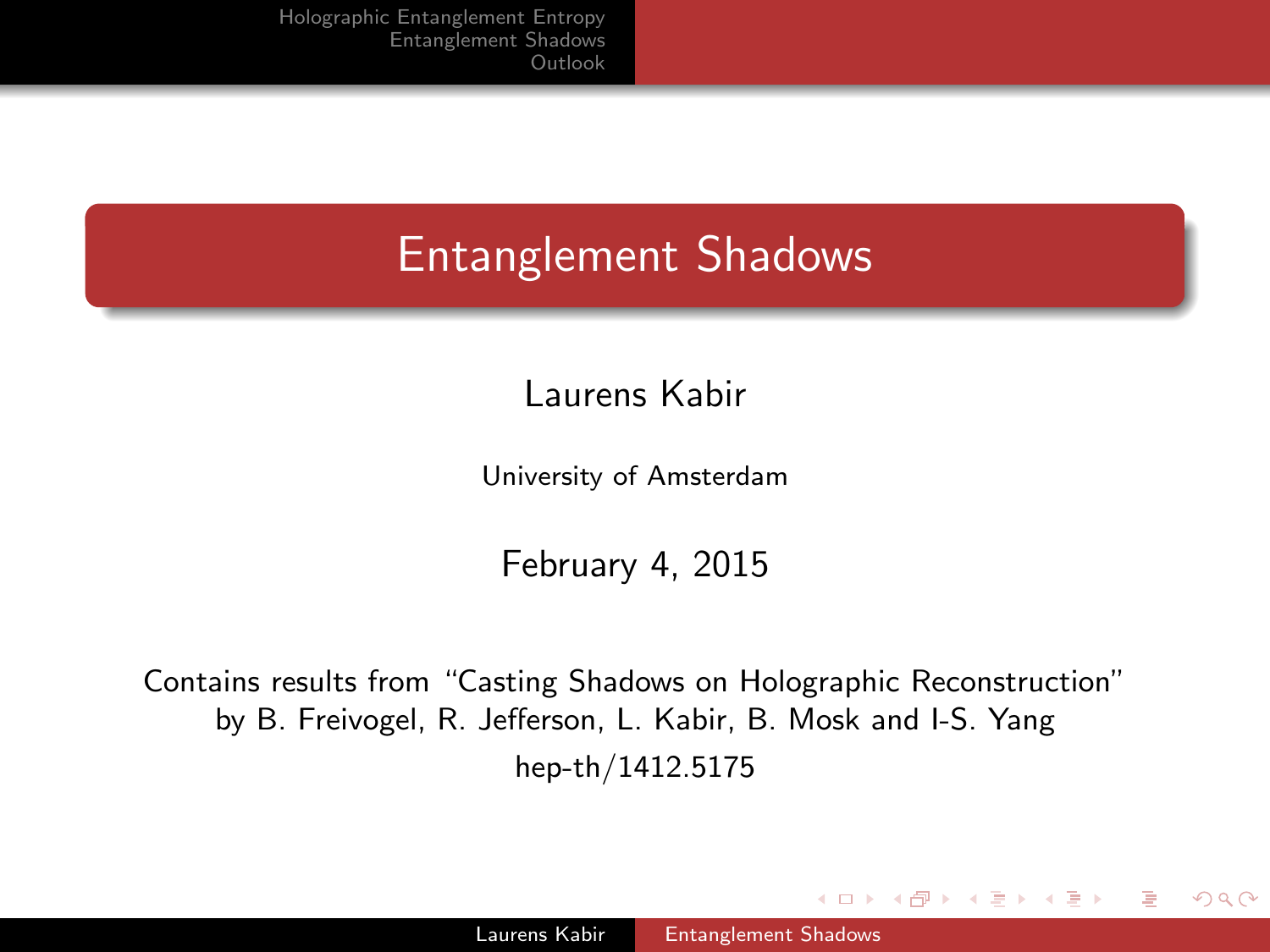







 $\sim$   $\sim$ 

 $\sim$ 

∢ 何 ▶ 《 百 ▶

э

 $-4$ 

<span id="page-1-0"></span>つくへ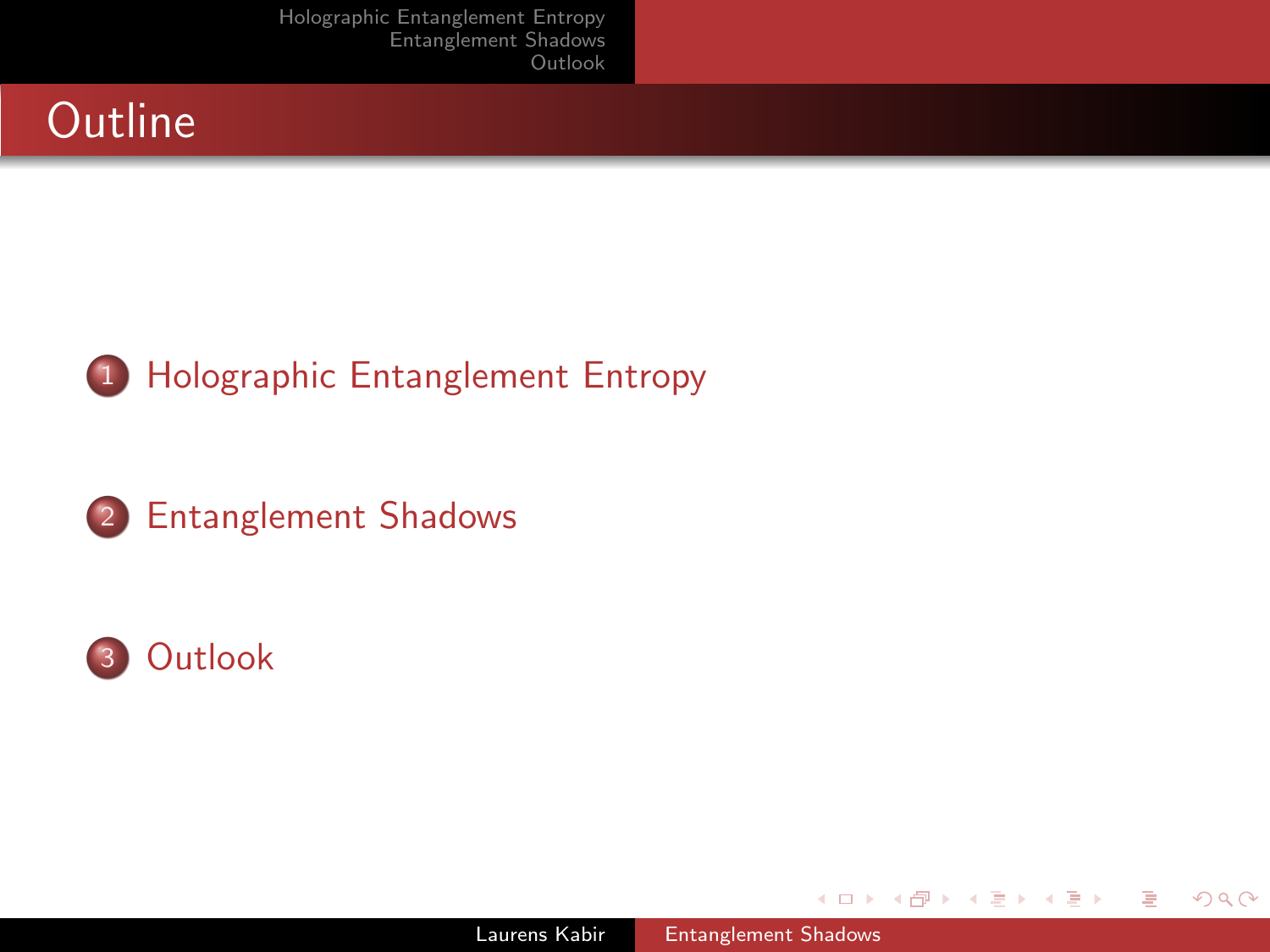### Entanglement Entropy

General and useful tool to measure correlations in quantum system which is dived in two parts

$$
S = -\text{Tr}\rho_A \log \rho_A \qquad \rho_A = \text{Tr}_B \rho_{AB}
$$





<span id="page-2-0"></span> $\Omega$ 

and in

**British**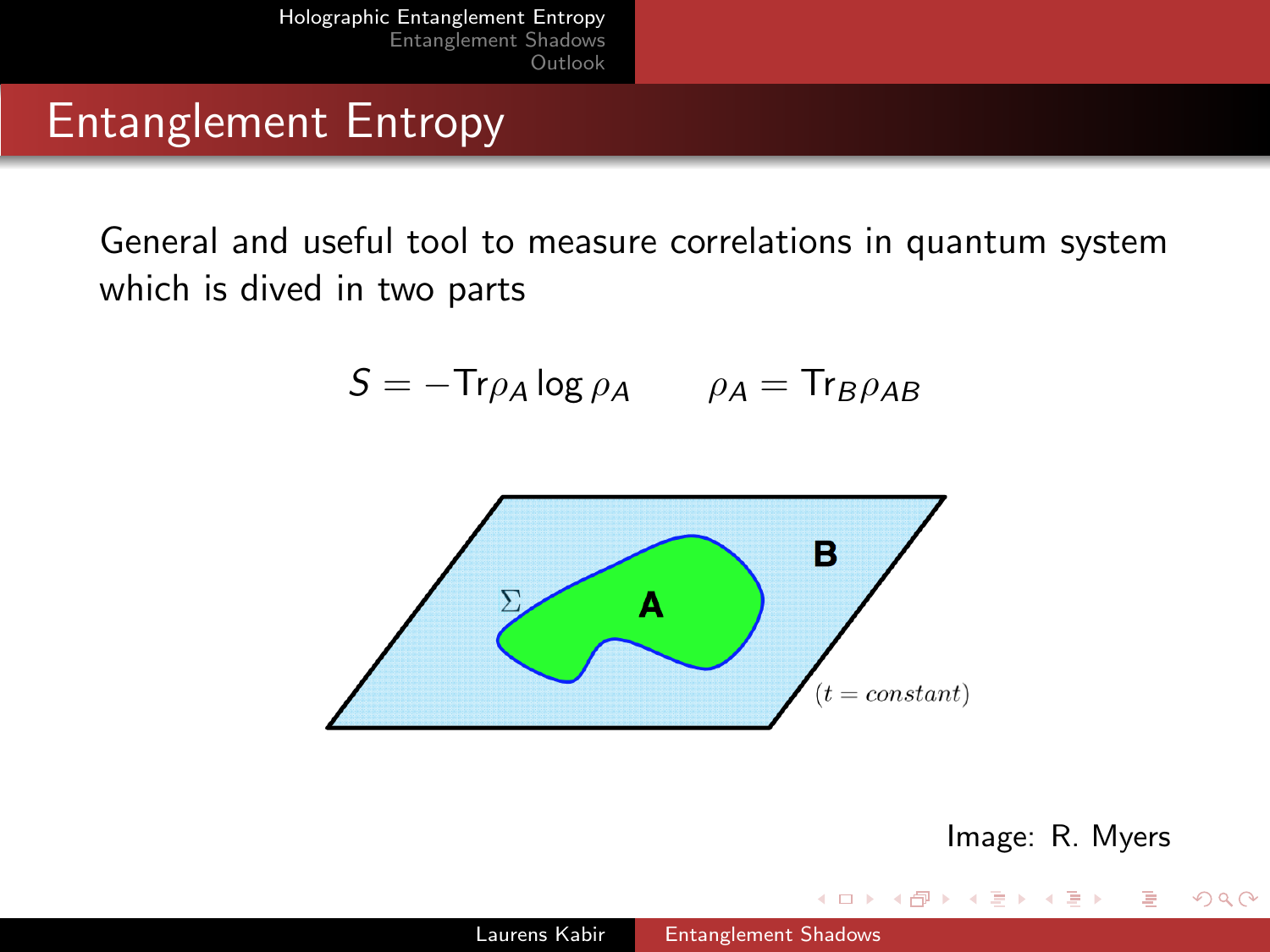### Holographic Entanglement Entropy

Ryu & Takayanagi '06

$$
S(A) = \min_{\partial V = \Sigma} \frac{A_V}{4G}
$$

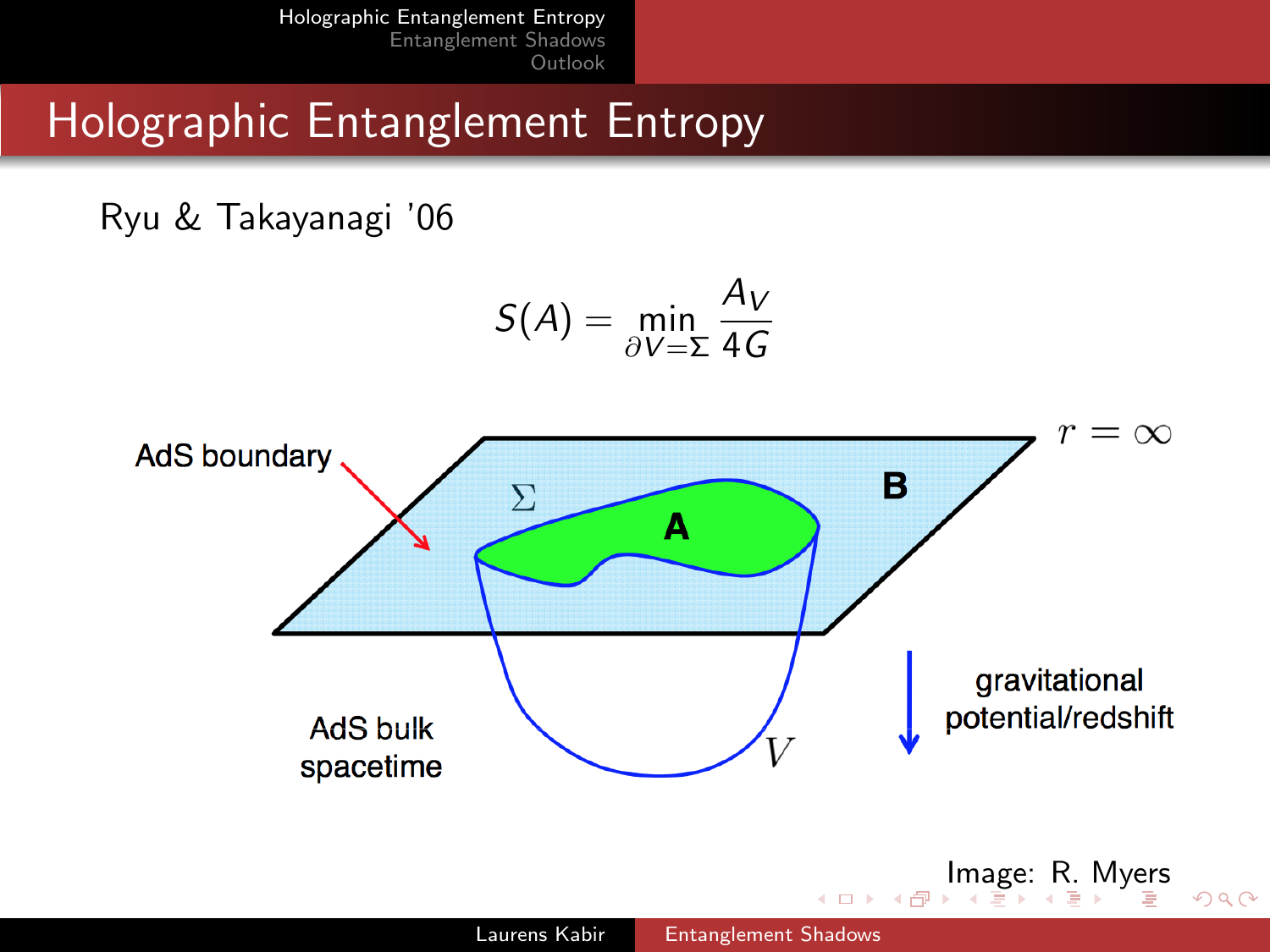[Holographic Entanglement Entropy](#page-2-0)

[Entanglement Shadows](#page-5-0) [Outlook](#page-7-0)



Reveals a link between geometry and quantum information

Reconstructing the bulk from the boundary: Gravitation from entanglement [T Faulkner, M Guica, T Hartman, R Myers, M Van Raamsdonk, '13]

<span id="page-4-0"></span>つくへ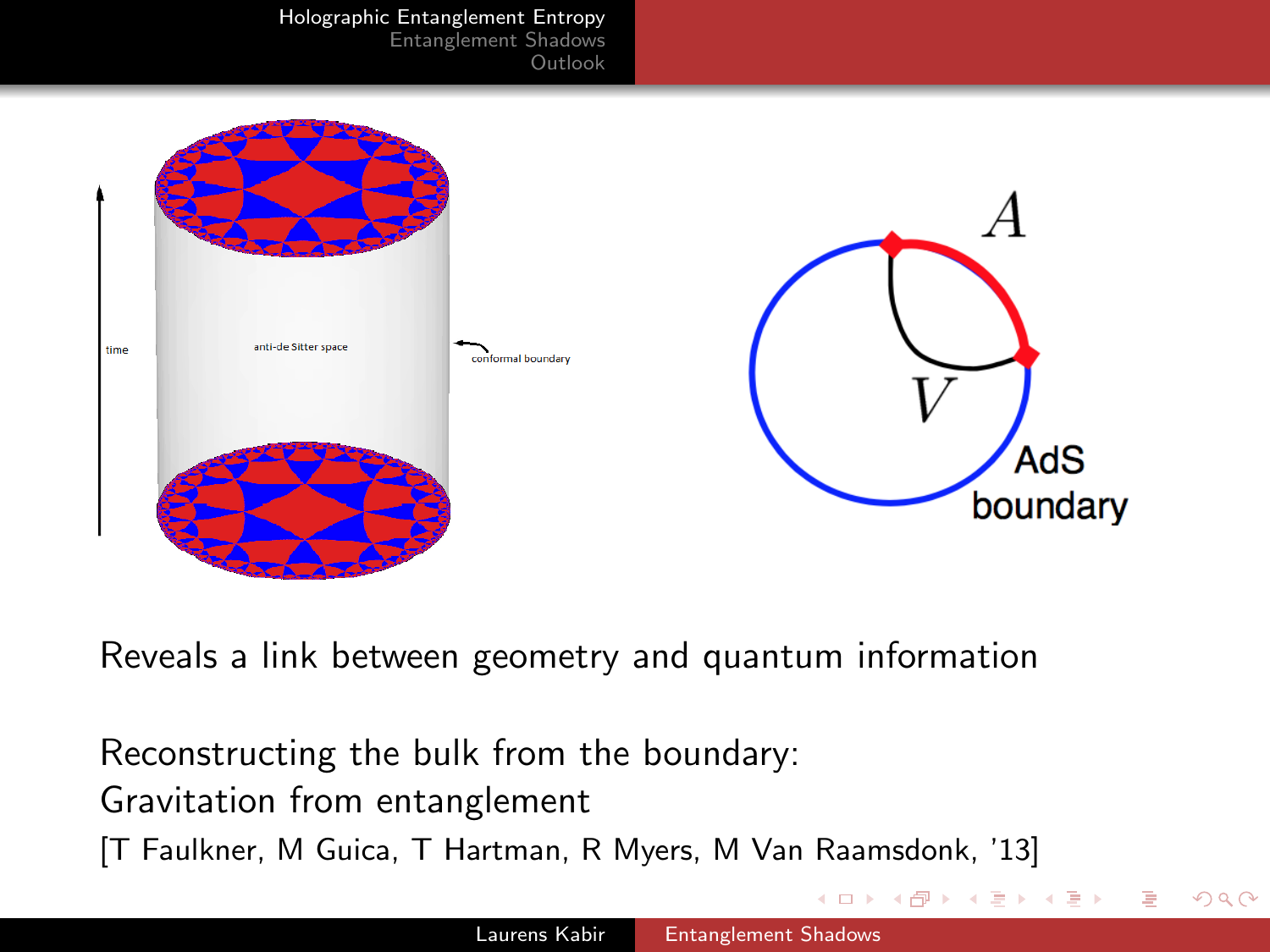### Entanglement Shadows

Example: put a black hole in AdS and study the RT-surfaces for different boundary regions





 $\sim$ 

<span id="page-5-0"></span> $\Omega$ 

Ð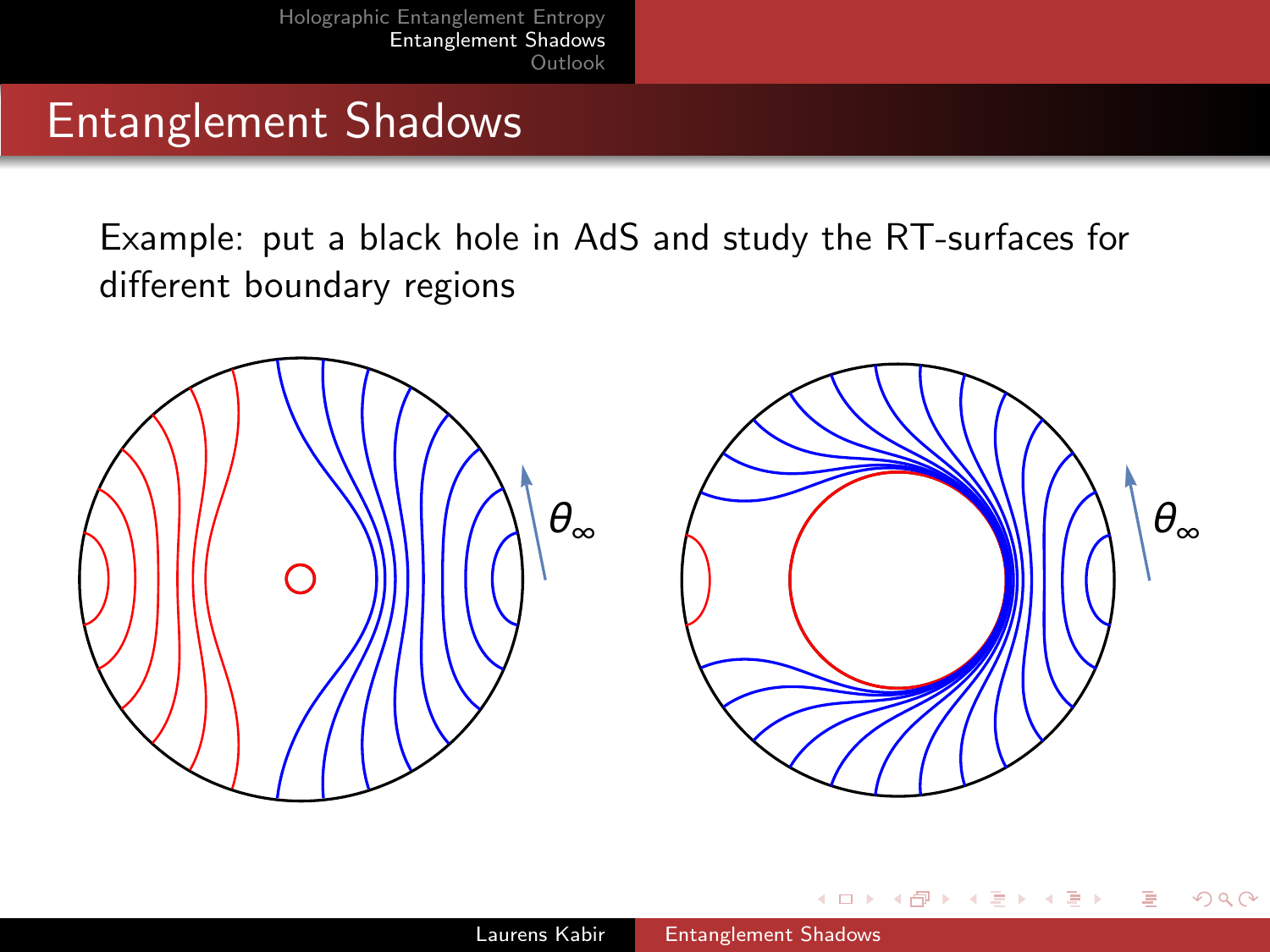## Holographic Shadows

#### What about other probes?

|                                    | Minimal Area                    | Wilson Loop                    | Causal                          |
|------------------------------------|---------------------------------|--------------------------------|---------------------------------|
| $d=2$ , $r_H \ll l_{\text{AdS}}$   | $\sim I_{\rm AdS}$              | $\sim I_{\rm AdS}$             | $\sim I_{\rm AdS}$              |
| $d=2$ , $r_H \gg l_{\text{AdS}}$   | $\sim e^{-r_H/I_{\text{AdS}}}\$ | $\sim r_H$                     | $\sim e^{-r_H/l_{\text{AdS}}}\$ |
| $d > 2$ , $r_H \ll l_{\text{AdS}}$ | $\sim r_H$                      | $\sim (r_H l_{\rm AdS})^{1/2}$ | $\sim e^{-I_{\rm AdS}/r_H}$     |
| $d > 2$ , $r_H \gg l_{\text{AdS}}$ | $\sim e^{-r_H/I_{\text{AdS}}}$  | $\sim r_H$                     | $\sim e^{-r_H/I_{\rm AdS}}$     |

Table : Shadow summary for various probes in  $SAdS_{d+1}$ .

4 m k

∢ 何 ▶ 《 百 ▶

 $QQ$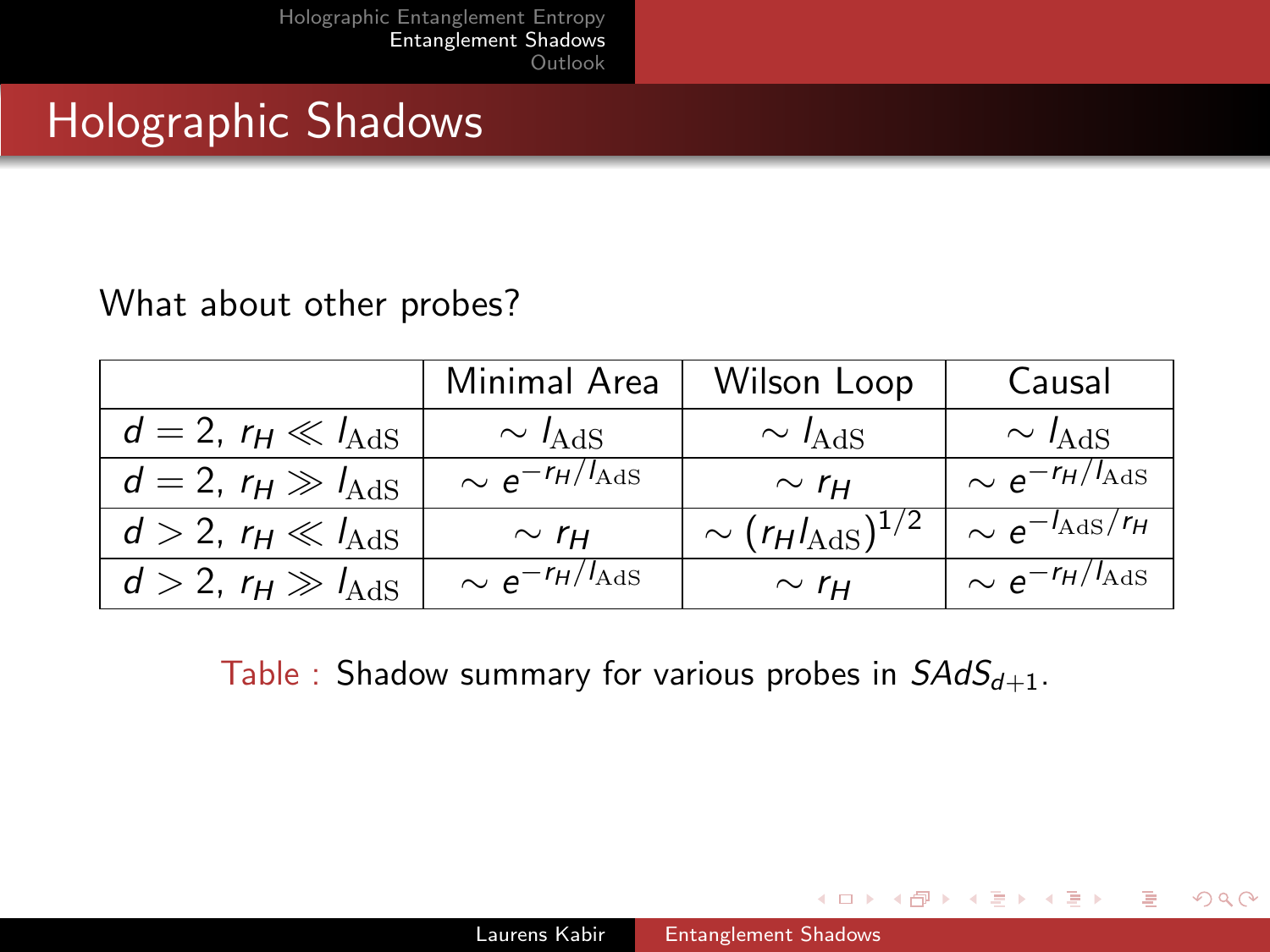## **Outlook**

Shadows are very generic.

**K ロ ▶ | K 伊 ▶ | K ヨ** 

 $\mathbf{p}$  $\rightarrow$   $\equiv$  Ε

 $\rightarrow$ 

<span id="page-7-0"></span> $299$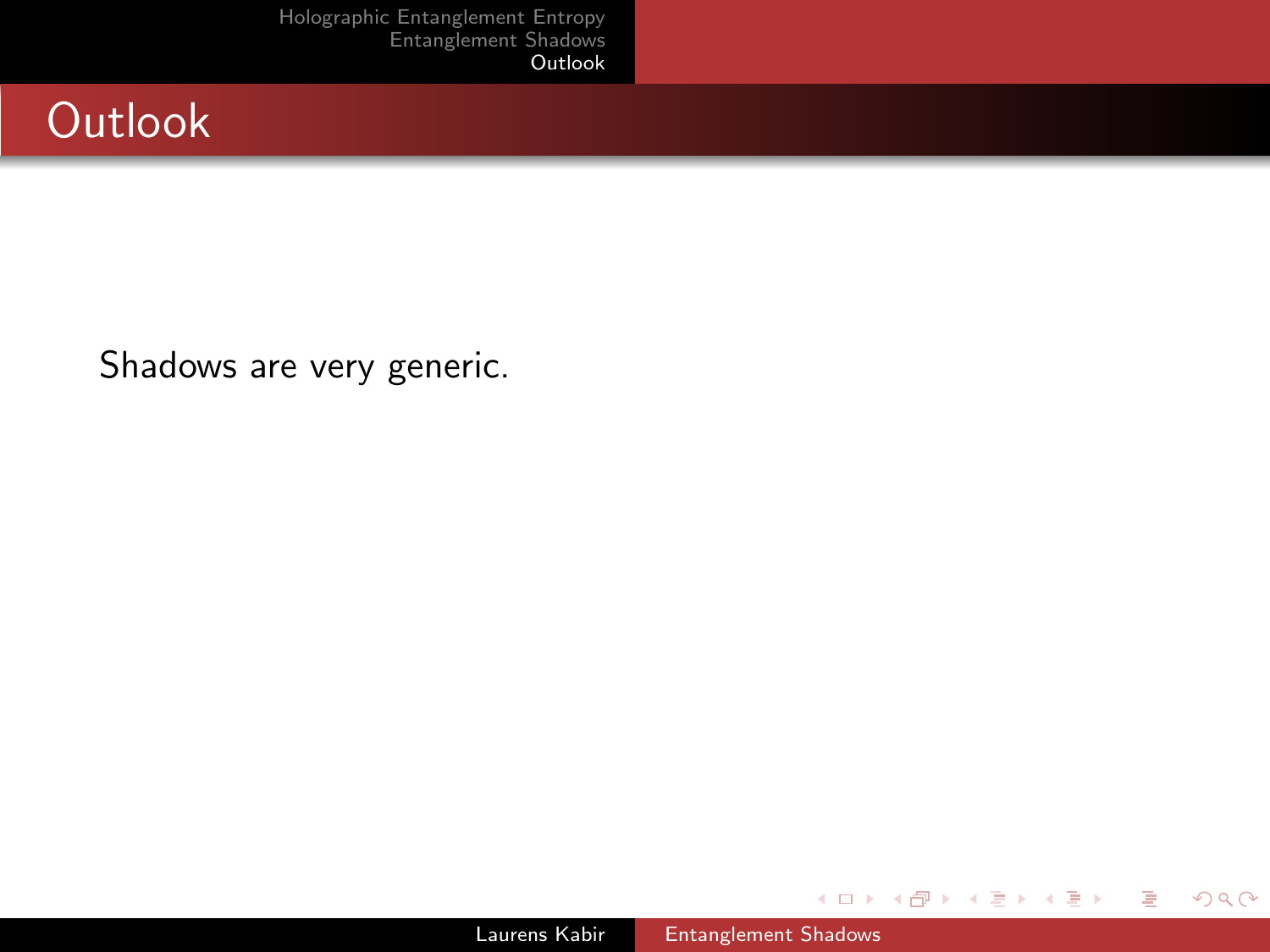

Shadows are very generic.

And they leave a lot of questions:

- how does bulk field reconstruction work in the shadow?
- can Einstein equations still be reconstructed?
- how are bulk dof's in the shadow region encoded in the CFT?

つくい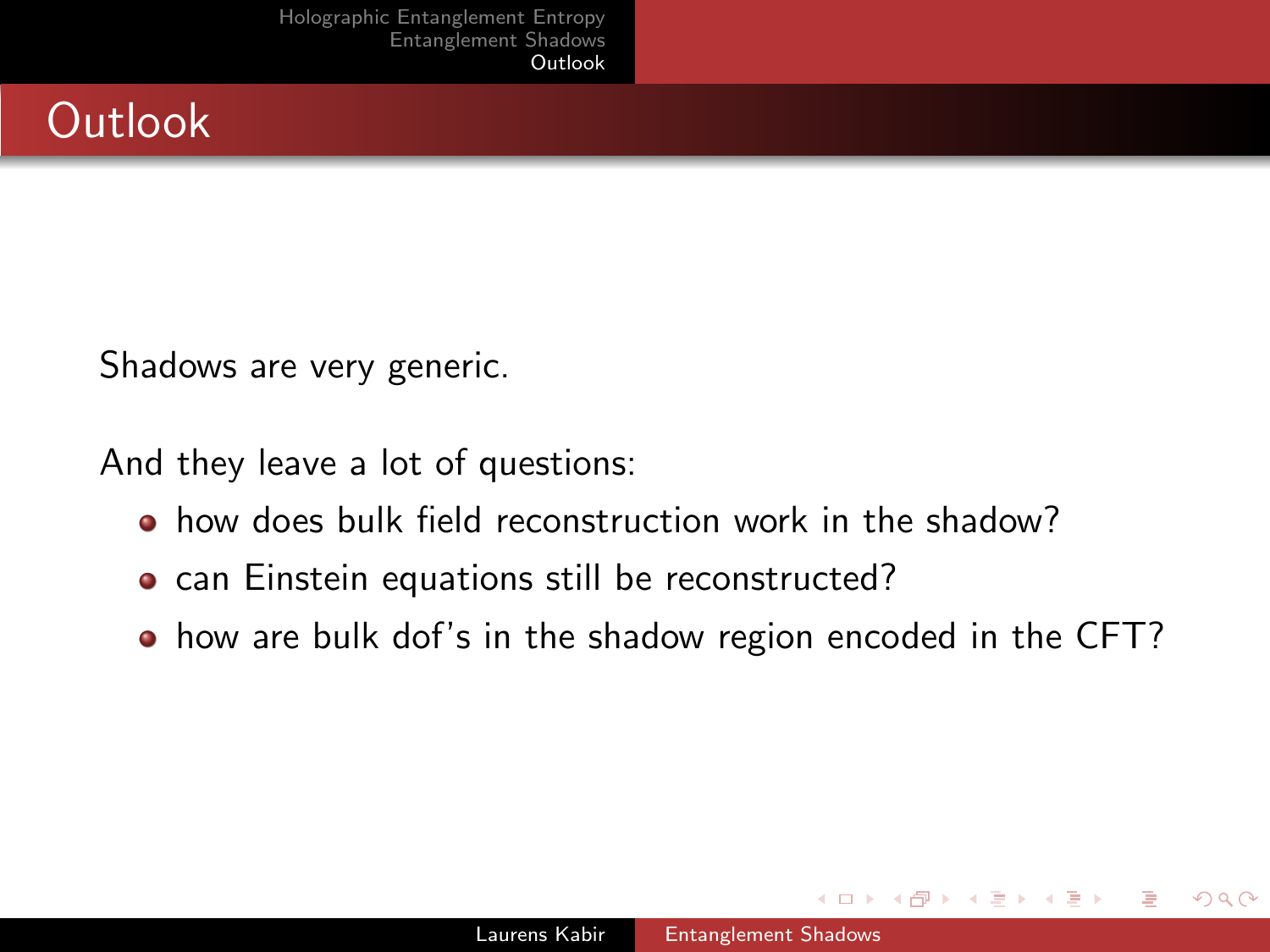#### Summary

Holographic entanglement entropy is a wonderful probe connecting geometry and entanglement, although shadow regions form a serious obstacle to reconstruct (local) bulk physics from the CFT.

 $299$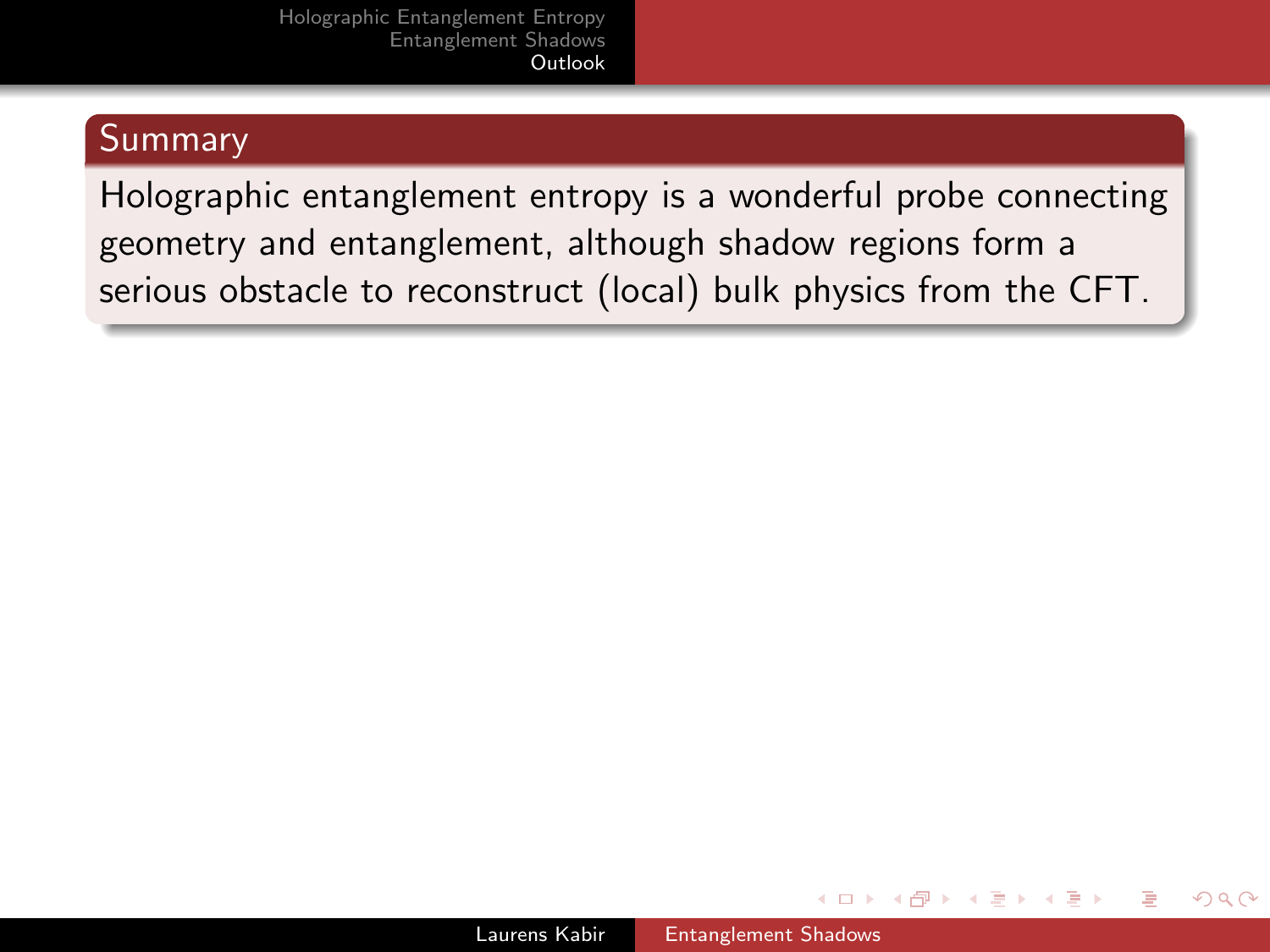#### Summary

Holographic entanglement entropy is a wonderful probe connecting geometry and entanglement, although shadow regions form a serious obstacle to reconstruct (local) bulk physics from the CFT.

#### Thanks for your attention!

Questions?



つくい